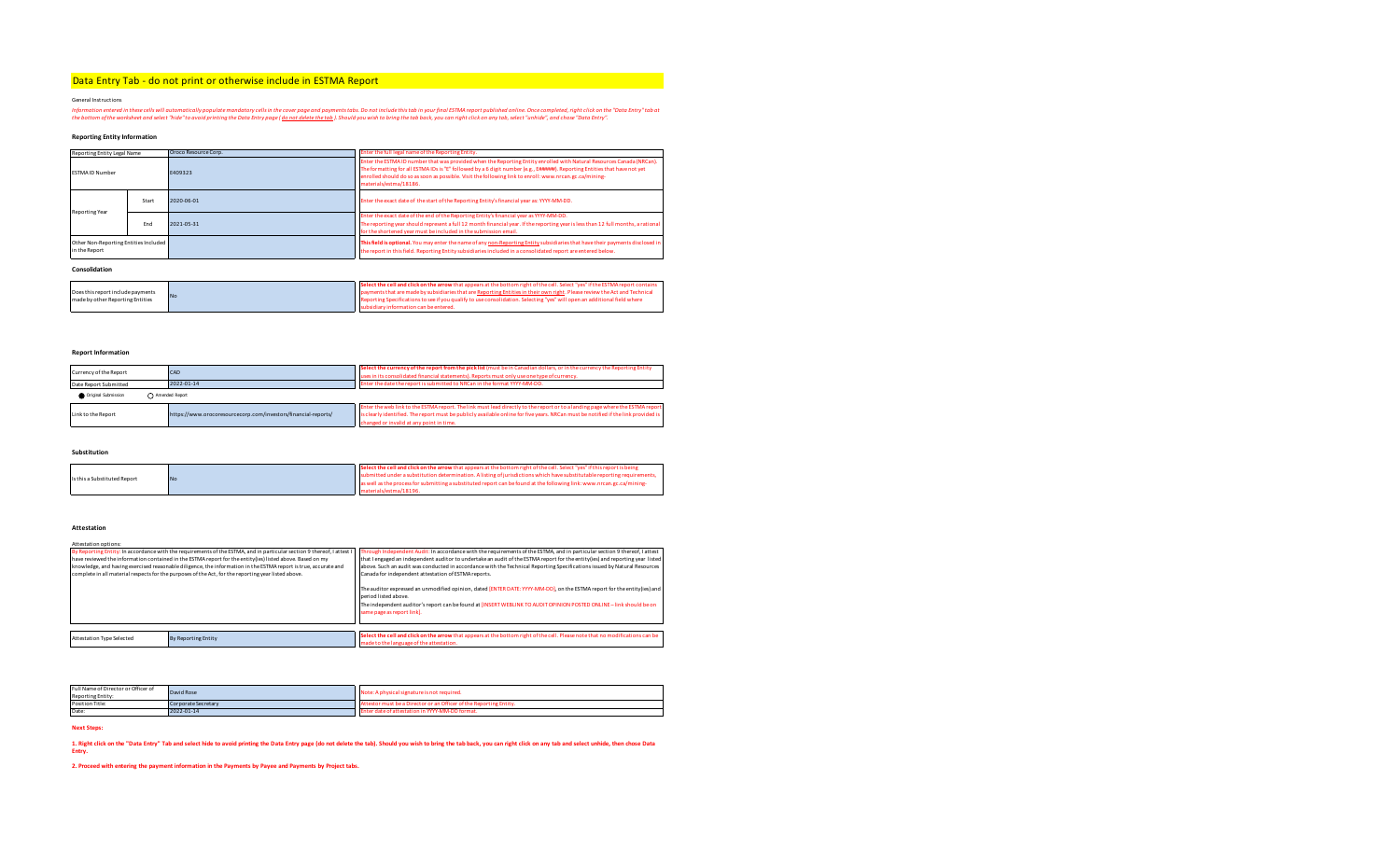| <b>Extractive Sector Transparency Measures Act - Annual Report</b>                                                                                                                                                                                                                                                                                                                                                                     |                            |                                         |                |            |  |  |  |  |
|----------------------------------------------------------------------------------------------------------------------------------------------------------------------------------------------------------------------------------------------------------------------------------------------------------------------------------------------------------------------------------------------------------------------------------------|----------------------------|-----------------------------------------|----------------|------------|--|--|--|--|
| <b>Reporting Entity Name</b>                                                                                                                                                                                                                                                                                                                                                                                                           | Oroco Resource Corp.       |                                         |                |            |  |  |  |  |
| <b>Reporting Year</b>                                                                                                                                                                                                                                                                                                                                                                                                                  | From<br>2020-06-01         | To:<br>2021-05-31                       | Date submitted | 2022-01-14 |  |  |  |  |
| <b>Reporting Entity ESTMA Identification Number</b>                                                                                                                                                                                                                                                                                                                                                                                    | E409323                    | Original Submission<br>◯ Amended Report |                |            |  |  |  |  |
| <b>Other Subsidiaries Included</b><br>(optional field)                                                                                                                                                                                                                                                                                                                                                                                 |                            |                                         |                |            |  |  |  |  |
| <b>Not Consolidated</b>                                                                                                                                                                                                                                                                                                                                                                                                                |                            |                                         |                |            |  |  |  |  |
| <b>Not Substituted</b>                                                                                                                                                                                                                                                                                                                                                                                                                 |                            |                                         |                |            |  |  |  |  |
| <b>Attestation by Reporting Entity</b>                                                                                                                                                                                                                                                                                                                                                                                                 |                            |                                         |                |            |  |  |  |  |
| In accordance with the requirements of the ESTMA, and in particular section 9 thereof, I attest I have reviewed the information contained in the ESTMA report for the entity (ies) listed above. Based<br>on my knowledge, and having exercised reasonable diligence, the information in the ESTMA report is true, accurate and complete in all material respects for the purposes of the Act, for the<br>reporting year listed above. |                            |                                         |                |            |  |  |  |  |
|                                                                                                                                                                                                                                                                                                                                                                                                                                        |                            |                                         |                |            |  |  |  |  |
| Full Name of Director or Officer of Reporting Entity                                                                                                                                                                                                                                                                                                                                                                                   | <b>David Rose</b>          |                                         | <b>Date</b>    | 2022-01-14 |  |  |  |  |
| <b>Position Title</b>                                                                                                                                                                                                                                                                                                                                                                                                                  | <b>Corporate Secretary</b> |                                         |                |            |  |  |  |  |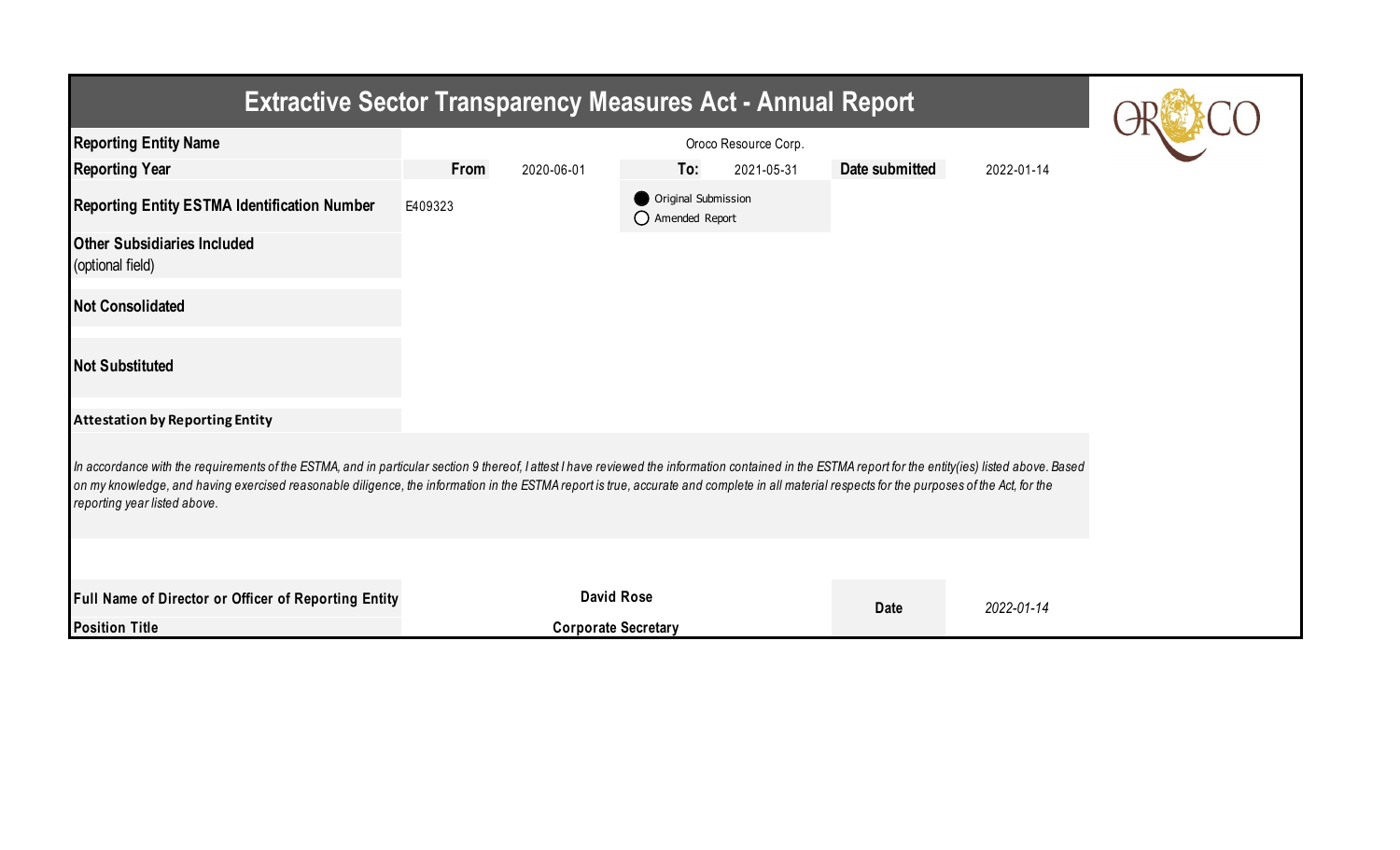|                                                                                                                                                                                  | <b>Extractive Sector Transparency Measures Act - Annual Report</b> |                                                                                 |                                        |            |                          |                                                                                                                                                                                                                                |                |                  |                                               |                                      |                     |
|----------------------------------------------------------------------------------------------------------------------------------------------------------------------------------|--------------------------------------------------------------------|---------------------------------------------------------------------------------|----------------------------------------|------------|--------------------------|--------------------------------------------------------------------------------------------------------------------------------------------------------------------------------------------------------------------------------|----------------|------------------|-----------------------------------------------|--------------------------------------|---------------------|
| <b>Reporting Year</b><br><b>Reporting Entity Name</b><br><b>Reporting Entity ESTMA</b><br><b>Identification Number</b><br><b>Subsidiary Reporting Entities (if</b><br>necessary) | From:                                                              | 2020-06-01                                                                      | To:<br>Oroco Resource Corp.<br>E409323 | 2021-05-31 |                          | <b>Currency of the Report</b>                                                                                                                                                                                                  | CAD            |                  |                                               |                                      |                     |
|                                                                                                                                                                                  |                                                                    |                                                                                 |                                        |            | <b>Payments by Payee</b> |                                                                                                                                                                                                                                |                |                  |                                               |                                      |                     |
| Country                                                                                                                                                                          | Payee Name <sup>1</sup>                                            | Departments, Agency, etc<br>within Payee that Received<br>Payments <sup>2</sup> | <b>Taxes</b>                           | Royalties  | Fees                     | <b>Production Entitlements</b>                                                                                                                                                                                                 | <b>Bonuses</b> | <b>Dividends</b> | Infrastructure<br><b>Improvement Payments</b> | <b>Total Amount paid to</b><br>Payee | Notes <sup>34</sup> |
| Mexico                                                                                                                                                                           | Government of Mexico                                               | Ministry of Environment and<br>Natural Resources                                |                                        |            | 958                      |                                                                                                                                                                                                                                |                |                  |                                               | 958                                  |                     |
| Mexico                                                                                                                                                                           | Government of Mexico                                               | National Assets Administration<br>and Appraisals Institute                      |                                        |            | 77,073                   |                                                                                                                                                                                                                                |                |                  |                                               | 77,073                               |                     |
| Mexico                                                                                                                                                                           | Government of Mexico                                               | Tax Administration Office                                                       |                                        |            | 334,369                  |                                                                                                                                                                                                                                |                |                  |                                               | 334,369                              |                     |
|                                                                                                                                                                                  |                                                                    |                                                                                 |                                        |            |                          |                                                                                                                                                                                                                                |                |                  |                                               |                                      |                     |
|                                                                                                                                                                                  |                                                                    |                                                                                 |                                        |            |                          |                                                                                                                                                                                                                                |                |                  |                                               |                                      |                     |
|                                                                                                                                                                                  |                                                                    |                                                                                 |                                        |            |                          |                                                                                                                                                                                                                                |                |                  |                                               |                                      |                     |
|                                                                                                                                                                                  |                                                                    |                                                                                 |                                        |            |                          |                                                                                                                                                                                                                                |                |                  |                                               |                                      |                     |
|                                                                                                                                                                                  |                                                                    |                                                                                 |                                        |            |                          |                                                                                                                                                                                                                                |                |                  |                                               |                                      |                     |
|                                                                                                                                                                                  |                                                                    |                                                                                 |                                        |            |                          |                                                                                                                                                                                                                                |                |                  |                                               |                                      |                     |
|                                                                                                                                                                                  |                                                                    |                                                                                 |                                        |            |                          |                                                                                                                                                                                                                                |                |                  |                                               |                                      |                     |
| <b>Additional Notes:</b>                                                                                                                                                         |                                                                    |                                                                                 |                                        |            |                          | Amounts were paid in Mexican Pesos and translated to CAD at the exchange rate of 1 Pesos to 0.0618 CAD. The currency conversion calculation is the same method used by the Reporting Entity in its consolidated financial stat |                |                  |                                               |                                      |                     |